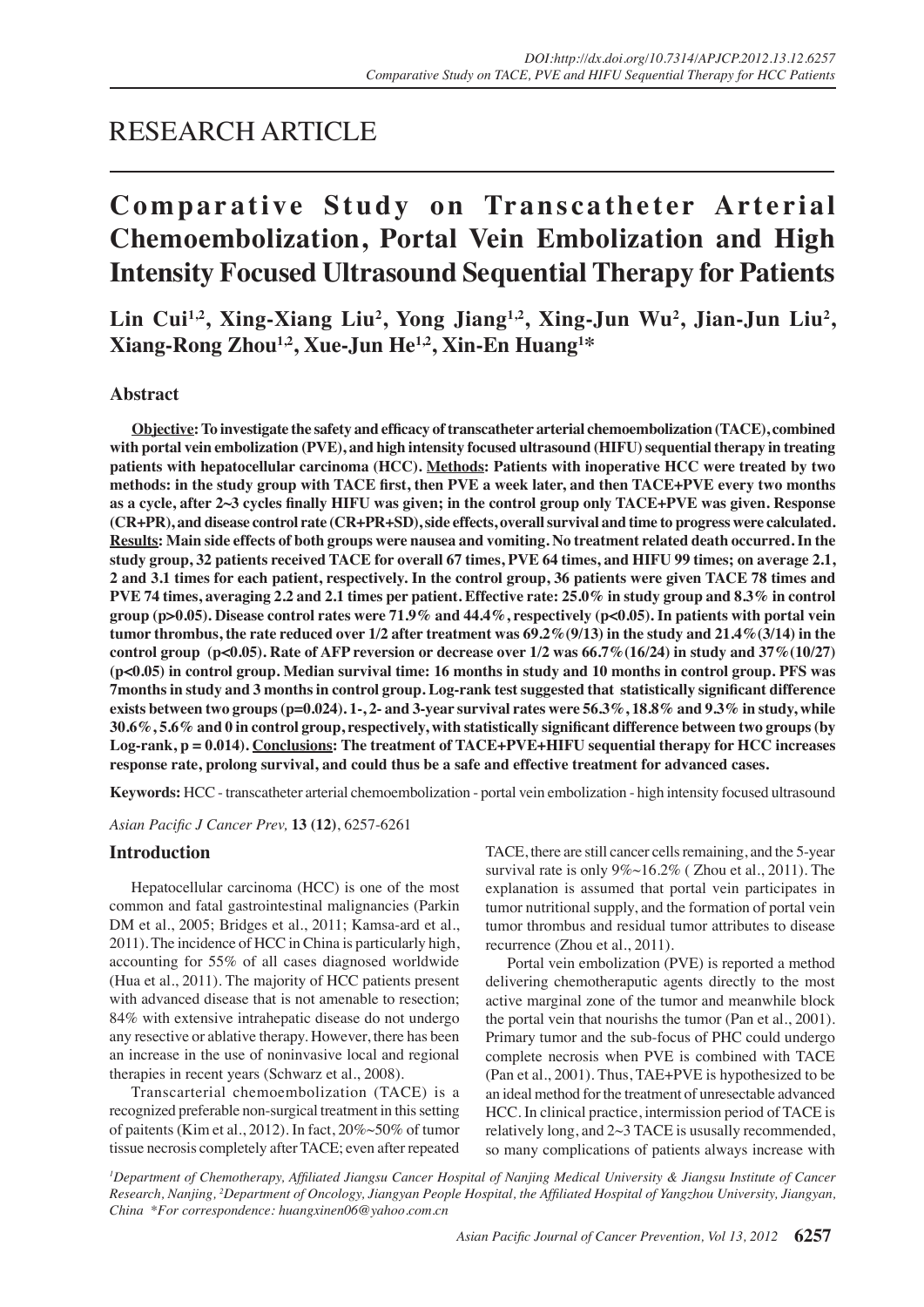#### *Lin Cui et al*

frequent TACE (Zhou et al., 1998). How to maximize treatment efficacy and not to increase side effects is a main concern for medical oncologist. In recent years, new treatment modality with mechanism different with TACE and PVE is supposed to play a role in this field. High intensity focused ultrasound (HIFU) is one of such consideration. When solid tumor is exposed under HIFU, the target tissue will demonstrate coagulation necrosis, and apoptosis. Mechanism of HIFU as a therapy is based on the soft tissue penetration, and biological effects, eg., high temperature, cavitation erosion as well as mechanical destructiveness of ultrasound when it is focused on tumor tissue. On this background, we hypothesize that TAE combined with PVE and HIFU as a treatment plan could greatly enhance treatment effect for hepatic cancer, and not increase treatment related side effects.

## **Materials and Methods**

#### *General Information*

During Jan. 2000 to Jun. 2006, patients with inoperable HCC were recruited into this research and divided into study and control group. All patients participating in the research were in line with the diagnostic criteria of Chinese Anti-Cancer Association for HPC (Society of Liver Cancer CACA., 2000).

#### *Methods*

Patients in study group were treated with TACE combined with PVE and HIFU, while patients in control group were treated with TACE and PVE.

TACE is employed with Seldinger Technique. Insert 5F catheter into common hepatic artery, and super-select proper hepatic artery after tumor vessel being determined through angiography. Then chemotheraputic agents (5-fluorouracil, cisplatin, and epirubicin) and embolic agents (Lipiodol, adding gelatin) are injected. TACE is conducted every 2 months, and designating  $2~3$  TACE as one course.

PVE is carried out 1 week after TACE. Positioned by B-ultrasound, corresponding branch of portal vein is selected as puncture targets. After local anesthesia with lidocaine, stick 22G paracentetic needle into the liver. Then pull out the stylet with blood flowing out of, confirming that the needle is in portal vein. Chemotherapy drugs (being the same as TAE, but the dosage being reduced to one half or one third) and embolic agents  $(2~10m)$  of Lipiodol) are injected. Finally, dress with pressure for 10h. Hepatic radiographic films of patients are recorded.

HIFU is performed 2 weeks after TACE and PVE. Treatment parameters of HIFU, FEP-BY02, from Beijing Deyuan are as follow: (1) electrical power input: 1~2KW; (2) unit launch time: 150ms; (3) account for empty: 150ms; (4) launch times on each point: 50 times, and treatment time:  $30 \sim 60$ min. Depending on tumor size, the treatment should be repeated for  $2~10$  times.

#### *Follow-up*

All patients underwent out-patient or telephone follow-up. Survival time of patients was determined from

diagnosis to date of death or last follow-up, and all patients were available during follow-up.

#### *Evaluation of response*

Size of tumor and/or portal vein tumor thrombus, value of AFP, treatment-related side effects and survival rates of two groups were documented by licensed medical oncologists. Objective response were evaluated according to RECIST criterion, including complete remission (CR), partial remission (PR), stable (SD) and progression of disease (PD). Response rate(RR) was calculated by (CR+PR)/(CR+PR+SD+PD), disease control rate (DCR) was calculated by (CR+PR+SD)/(CR+PR+SD+PD). Overall survival (OS), progression-free survival (PFS), were calculated by Kaplan-Meier method. Toxic reactions were evaluated according to National Cancer Institute-Common Toxicity Criteria (NCI CTC), including Grades  $0 - 4$ .

Statistical method SPSS statistical package (version 11.5) was used. Data between groups were analyzed by  $\chi^2$ test, and survival analysis by Kaplan-Meier method. We have enough experience in conducting medical researches, and have published some results elsewhere (Huang et al., 2004; Zhou et al., 2009; Jiang et al., 2010; Yan et al., 2010; Gao et al., 2011; Huang et al., 2011; Li et al., 2011; Li et al., 2011; Li et al., 2011; Xu et al., 2011; Xu et al., 2011; Xu et al., 2011; Yan et al., 2011; Zhang et al., 2011; Gong et al., 2012; Li et al., 2012; Yu et al., 2012).

## **Results**

There were 32 patients in study group and 36 in control group. Portal vein tumor thrombus mainly located in intrahepatic Ⅰ~Ⅱ branches. The differences of physical condition, age, hepatic function, tumor number and size, AFP titer and portal vein tumor thrombosis between two groups were not statistically significant (p>0.05) (Table 1).

In study group (32 patients), 67 times of TACE (2.1 times/patient), 64 times of PVE (2 times/ patient), 99 times of HIFU (3.1 times/ patient) were conducted; while in control group (36 patients), 78 times of TACE (2.2times/ patient), 74 times of PVE (2.1 times/ patient).

| Parameters              |            | Study Group Control Group<br>$(n=32)$ | $(n=36)$     |
|-------------------------|------------|---------------------------------------|--------------|
| Gender                  | Male       | 24                                    | 26           |
|                         | Female     | 8                                     | 10           |
| Age(year)               | Range      | $35 - 70$                             | $40-65$      |
|                         | Median age | 55                                    | 53           |
| Child-Pugh              | A          | 28                                    | 32           |
|                         | B          | 4                                     | 4            |
| AFP                     | Positive   | 24                                    | 27           |
|                         | Negative   | 8                                     | 9            |
| Tumor                   | Single     | 25                                    | 29           |
|                         | Multiple   | 7                                     | 7            |
| Diameter(cm)            | Range      | 5.1-12.3                              | $4.0 - 15.3$ |
| Vein tumor thrombus Yes |            | 13                                    | 14           |
|                         | No         | 19                                    | 22           |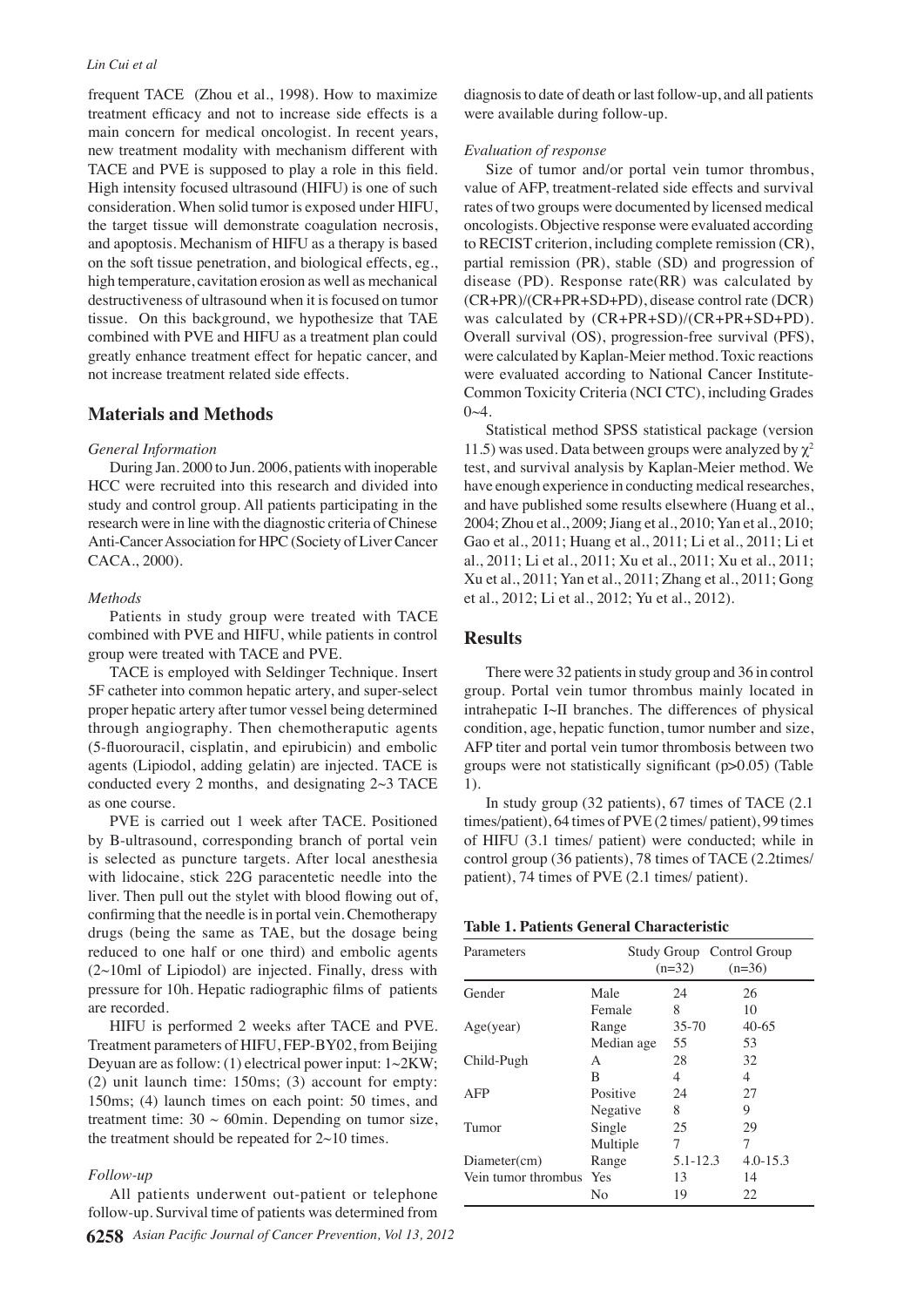| Table 2. Treatment Response of Two Groups (%) |  |
|-----------------------------------------------|--|
|-----------------------------------------------|--|

|                                                                  | CR. | PR. | SD. | PD |
|------------------------------------------------------------------|-----|-----|-----|----|
| Study Group $(n=32)$ 0 (0/32) 25 (8/32)* 46.9(15/32) 28.1 (9/32) |     |     |     |    |
| Control Group (n=36) 0 (0/36) 8.3(3/36) 36.1(13/36) 55.6(20/36)  |     |     |     |    |

CR, complete remission; PR, partial remission; SD and PD, stable and progression of disease



**Figure 1. Overall Survivals** 



**Figure 2. Progression-free Survivals**

#### *Evaluation of RR*

RR was 25.0% in study group and 8.3% in control group ( $\chi^2$ =2.35, p>0.05); Disease control rate was 71.9% in study group and 44.4% in control group, significant higher in study group  $(\chi^2 = 5.21, \text{p} < 0.05)$  (Table 2).

## *Changes of portal vein tumor thrombus*

Patients with portal vein tumor thrombus in study group whose tumor embolus decreased by 50% in size occupied a percentage of 69.2% (9/13), while patients in control group 21.4% (3/14). And the difference between the two groups were significant ( $\chi^2$ =8.32, p<0.01).

## *Changes of AFP*

Patients in study group whose AFP turned negative or decreased by 50% occupied a percentage of 66.4% (16/24), while patients in control group 37% (10/27). And the difference between the two groups were statistically significant ( $\chi^2$ =4.46, p<0.05).

## *Survival time*

Median survival time: 16 months in study group (95%CI: 12~20 months) and 10 months in control group  $(95\%CI: 7~13$  months). 1-, 2- and 3-year survival rates:

| Table 3. Side Effects in Two Group |  |  |  |  |  |  |
|------------------------------------|--|--|--|--|--|--|
|------------------------------------|--|--|--|--|--|--|

| Parameters     | Study group Group | Control Group |
|----------------|-------------------|---------------|
| Nausea         | 22                | 24            |
| Vomiting       | 13                | 11            |
| Fever          |                   |               |
| Pain           | 16                | 14            |
| Leucocytopenia | 20                | 19            |

months in control group (95% CI:  $1{\sim}5$  months). And Log- $75.0$ rank test suggested that there were significant difference in 00.0 study group were 56.3%, 18.8% and 9.3% respectively; while control group 30.6%, 5.6% and 0 respectively. Log-OS between two groups ( $\chi^2$  = 6.320, p = 0.014) (Figure 1). PFS: 7months in study group (95%CI: 5~9 months) and 3 rank test suggested that there were significant difference between two groups ( $\chi^2$  = 5.340, p=0.024) (Figure 2).

#### *Side effects*

0 vomiting, fever and liver pain, which may be avoided or 25.0 After treatment of TACE, patients presented varying degrees of embolization syndrome, such as nausea, mitigated when non-steroidal anti-inflammatory analgesic and antiemetic agents were given to. There was less side effects of PVE carrying out through B ultrasound-guided percutaneous liver fine needle aspiration were less. Only a small number of patients presented mild pain in the puncture site after the operation. There were no nausea and vomiting during the operation, and no pneumothorax, hemothorax, hepatic subcapsular hematoma, intraabdominal hemorrhage and perforation bleeding in intercostal arteries. HIFU side effects: 78% (25/32) of patients presented local pain during and after treatment, 18 cases of whom needed narcotic analgesics to relieve pain, 8 cases presented skin burns (Degree  $I \sim II$ ), and no cases presented injuries of biliary tract, lung and gastro intestine as well as tumor rupture and bleeding, etc. White blood cells of patients in the two groups decreased by Degree I  $\sim$  IV, 62.5% (20/32) in study group and 52.8% (19/36) in control group. There was no significant difference between the two groups  $(p>0.05)$  (Table 3).

## **Discussion**

Combined modality therapy for HCC, mainly consisting TACE, is an accepted therapy for unresectable HCC (Siperstein et al., 2001). However, the response rate of TACE is poor. The reason is due to a dual blood supply for hepatic tumor, the center of the tumor is mainly supplied by hepatic artery (Okusaka et al., 2000); while the activated marginal zone infiltrating the tumor and small nodules are supplied by portal , and it is further noted that the compensatory blood supply increased after 2 weeks of TACE (Lu et al., 1986). The periphery of the tumor mostly was the vigorous growth region. Residual cancer focus located under tumor capsule could grow rapidly and recur. The probability of portal vein blood supply increased, and there were comprehensive communicating branches between hepatic arterial and portal venous system, thus tumor could obtain blood supply through portal vein when hepatic artery being embolized, that is one of the reasons why simple TAE was ineffective (Okusaka et al., 2000).

50.0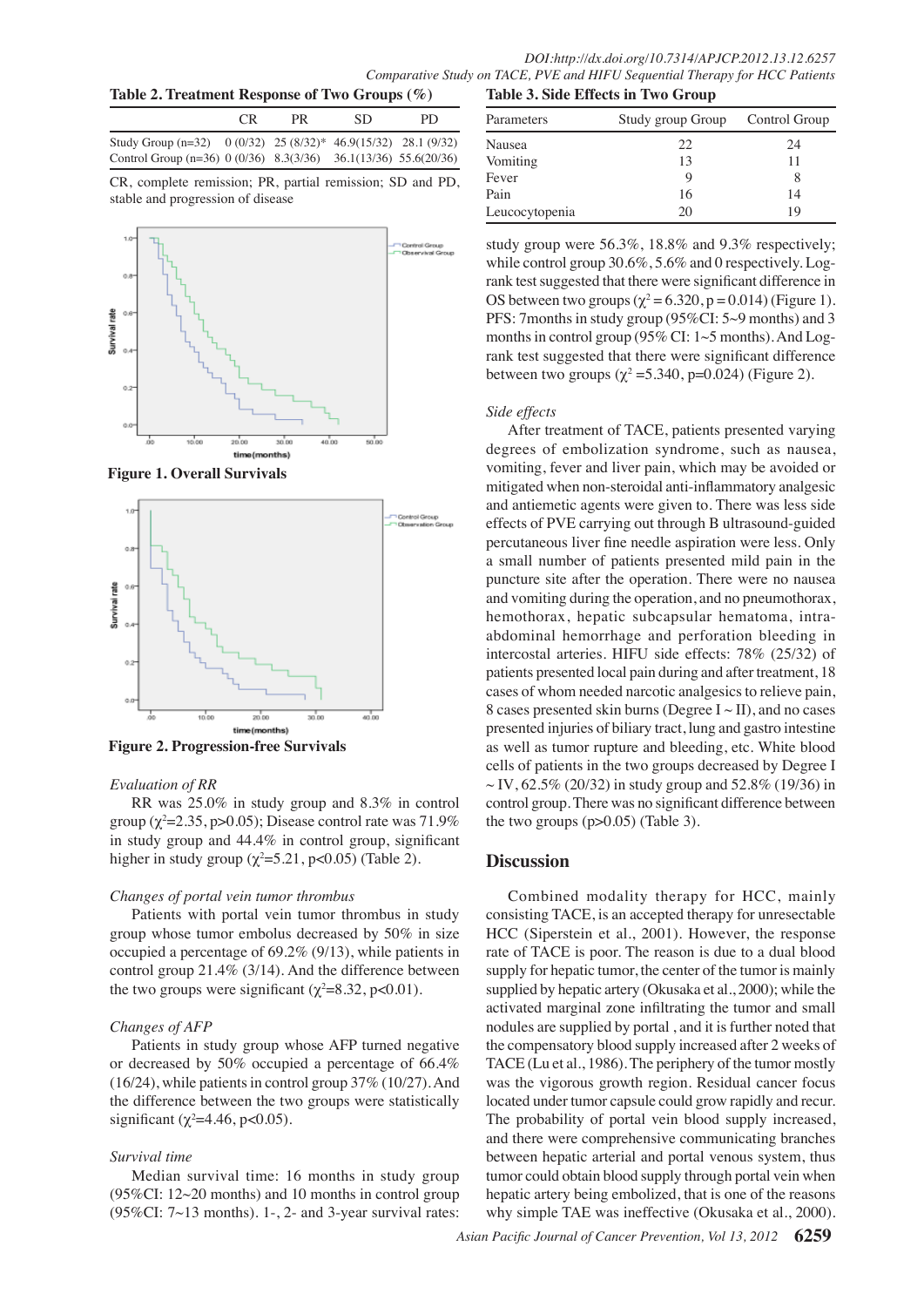On the other hand, 60~90% of HCC is complicated with portal vein tumor thrombus at the time of diagnosis. Portal vein tumor thrombus could be a cause of intrahepatic and extrahepatic metastasis, which is the main risk factor of unfavorable prognosis of HCC. Therefore, when PVE was employed following TAE (TAE+PVE) to treat patients with advanced HCC and complicated with portal vein tumor thrombus, tumor volume in 8 of 12 patients reduced for more than 50% and no PD was documented (Yu et al., 1996). After that, TAE+PVE was administrated in 105 patients with recurrent hepatic cancer, achieving a response rate of 57.2%, in which 68.8% of portal vein tumor thrombus vanished or decreased (Mao et al., 2002); the tumor necrosis rate was 73.7%; and the 1-, 2-and 3-year survival rates were 95.6%, 59.6% and 39.1% respectively (Mao et al., 2002). Therefore, theoretically, TAE+PVE is an ideal therapy for treating patients with unresectable advanced hepatic cancer (Pan et al., 2001). We also delivered TAE+PVE to 25 patients with PHC, 16 presented effective (Cui et al., 2004); the reduction rate of portal vein tumor thrombus was 66.7% and the 1-year survival rate was 72% (Cui et al., 2004). But the survival rate is still not satisfactory. Therefore, how to maximize the treatment efficacy and not to produce excessive side effects is still a clinical concern.

In recent years, HIFU is widely recommended as a non-invasive cancer treatment modality with satisfactory results (O'Neill et al., 2010). Preclinical experiments demonstrated the safety, efficacy and clinical feasibility of HIFU in the treatment of HCC (Cheung et al., 2012). HIFU is a technique by focusing low-energy ultrasound on tumor in vivo, making the temperature of treatment area rises to 65~100℃ in 0.5~1.0s. Clinical studies suggested that HIFU+TACE therapy for hepatic cancer could greatly enhance the therapeutic effect (Zhang et al., 2009). In clinical studies, it is reported that TACE+PVE was firstly used in treating HCC (Zhang et al., 2009). This is because deposition of iodized oil had positioning function, and also increase the acoustic impedance difference of tumor area and improves the sound absorption coefficient, and having a synergistic effect on thermal effect of HIFU, accordingly significantly improved the thermal effect in HIFU treatment. Jin used HIFU+TAE to treat 124 patients with advanced hepatic cancer (Jin et al.,2003). Median survival time was 11.3 months; 6-month and 1-year survival rate were 80.4% and 42.9% respectively, while single TACE group were 13.2% and 0, and the difference between the two groups was statistically significant. Our study suggested that when HIFU was used after TACE +PVE, the effective rate was 72%, which is significantly higher than  $44.4\%$  in control group. In 10 patients with portal vein tumor thrombus, disease of 7 patients significantly decreased or vanished, and AFP value obviously decreased. During the follow-up, it was found that 1-, 2- and 3-year survival rates were 56.3%, 18.8%and 9.3% respectively, while 30.6%, 5.6% and 0 in control group. Furthermore, compared with control group, the disease control time was elongated, and the quality of life was significantly improved. In conclusion, our study indicated that TACE+PVE+HIFU therapy is associated with improved local tumor response rate,

quality of life and extended survival time, with tolerable treatment-related side effects; thus could be considered for the treatment of advanced HCC.

### **Acknowledgements**

Dr. Xin-En Huang is supported in part by a grant from Jiangsu Provincial Administration of Chinese Medicine (LZ11091), and in part from a special research fund of Organization Department of Jiangsu Provincial Party Committee, Talent Work Leading Group of Jiangsu Province (333 High-level Talents Training Project).

#### **References**

- Bridges JF, Joy SM, Gallego G, et al (2011). Needs for hepatocellular carcinoma control policy in the Asia-Pacific region. *Asian Pac J Cancer Prev*, **12**, 2585-91.
- Cheung TT, Chu FS, Jenkins CR, et al (2012).Tolerance of high-intensity focused ultrasound ablation in patients with hepatocellular carcinoma. *World J Surg*, **36**, 2420-7.
- Cui L, Zhang ZS, Yu YQ, et al (2004). Treatment of primary hepatic carcinoma with double embolization and chemotherapy via hepatic artery and portal vein. *Chin Clinical Oncol*, **9**, 404-5.
- Gao LL, Huang XE, Zhang Q, et al (2011). A Cisplatin and vinorelbine (NP) regimen as a postoperative adjuvant chemotherapy for completely resected breast cancers in China: final results of a phase II clinical trial. *Asian Pac J Cancer Prev*, **12**, 77-80.
- Gong P, Huang XE, Chen CY, et al (2012). Comparison on complications of peripherally inserted central catheters by ultrasound guide or conventional method in cancer patients. *Asian Pac J Cancer Prev*, **13**, 1873-5.
- Huang XE, Li CG, Li Y, et al (2011). Weekly TP regimen as a postoperative adjuvant chemotherapy for completely resected breast cancer in China: final result of a phase II trial. *Asian Pac J Cancer Prev*, **12**, 2797-800.
- Hua H, Qin S, Rui J, Li J (2011). Pharmacokinetics of arsenic trioxide  $(As<sub>2</sub>O<sub>3</sub>)$  in Chinese primary hepatocarcinoma patients. *Asian Pac J Cancer Prev*, **12**, 61-5.
- Jiang Y, Huang XE, Yan PW, et al (2010). Validation of treatment efficacy of a computer-assisted program for breast cancer patients receiving postoperative adjuvant chemotherapy. *Asian Pac J Cancer Prev*, **11**, 1059-62.
- Jin CB, Wu F, Wang ZB, et al (2003). High intensity focused ultrasound therapy combined with transcatheter arterial chemoembolization for advanced hepatocellular carcinoma. *Chin J Oncol*, **25**, 401-3.
- Kamsa-ard S, Wiangnon S, Suwanrungruang K, et al (2011). Trends in liver cancer incidence between 1985 and 2009, Khon Kaen, Thailand: cholangiocarcinoma. *Asian Pac J Cancer Prev*, **12**, 2209-13.
- Kim J, Chung DJ, Jung SE, et al (2012). Therapeutic effect of high-intensity focused ultrasound combined with transarterial chemoemb olisation for hepatocellular carcinoma smaller than 5 cm: comparison with transarterial chemoembolisation monotherapy--preliminary observations. *Br J Radiol*, **5**, 293-9.
- Li CG, Huang XE, Xu L, et al (2012). Clinical application of serum tumor associated material (TAM) from non-small cell lung cancer patients. *Asian Pac J Cancer Prev*, **13**, 301-4.
- Li CG, Huang XE, Li Y, et al (2011). Phase II trial of irinotecan plus nedaplatin (INP) in treating patients with extensive stage small cell lung cancer. *Asian Pac J Cancer Prev*, **12**, 487-90.
- Li CG, Huang XE, Li Y, et al (2011). Clinical observations on safety and efficacy of OxyContin® administered by rectal